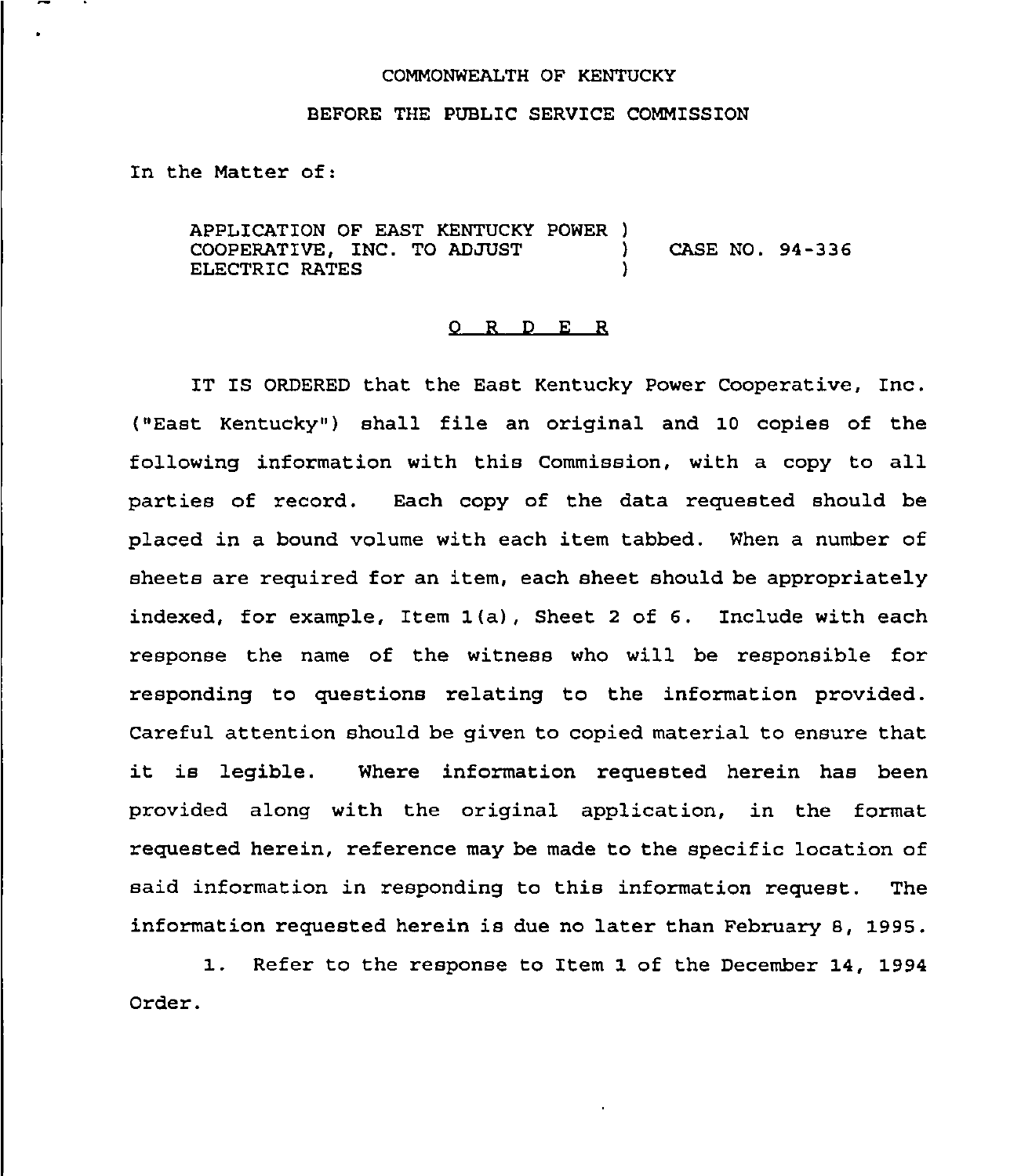a. Identify the cost-of-service reasons East Kentucky has referenced as a basis for not including the Gallatin Steel adjustment in the Statement of Operations.

b. Explain why cost-of-service concerns should lead to the exclusion of Gallatin Steel's impacts on the proforma Statement of Operations.

2. Refer to the response to Item 3/c) of the December 14, 1994 Order.

a. Why did East Kentucky decide to terminate the Deferred Power Bill Plan?

b. Explain what actions East Kentucky anticipates it will take against <sup>a</sup> member cooperative who has not paid its outstanding balance under the plan by April 1, 1995.

3. The response to Item <sup>4</sup> of the December 14, 1994 Order did not include requested information on East Kentucky's test-year-end short-term investment balances and applicable interest rates. Provide the originally requested information.

4. Refer to the response to Item 5 of the December 14, 1994 Order.

a. Why is a five-year amortization schedule used for a two-year promissory note?

b. When did East Kentucky change to using a two-year note and what was the time period of the notes prior to the change?

c. Provide an amortization schedule of a \$10, <sup>000</sup> residential marketing loan under the current rules. Compare the

"2-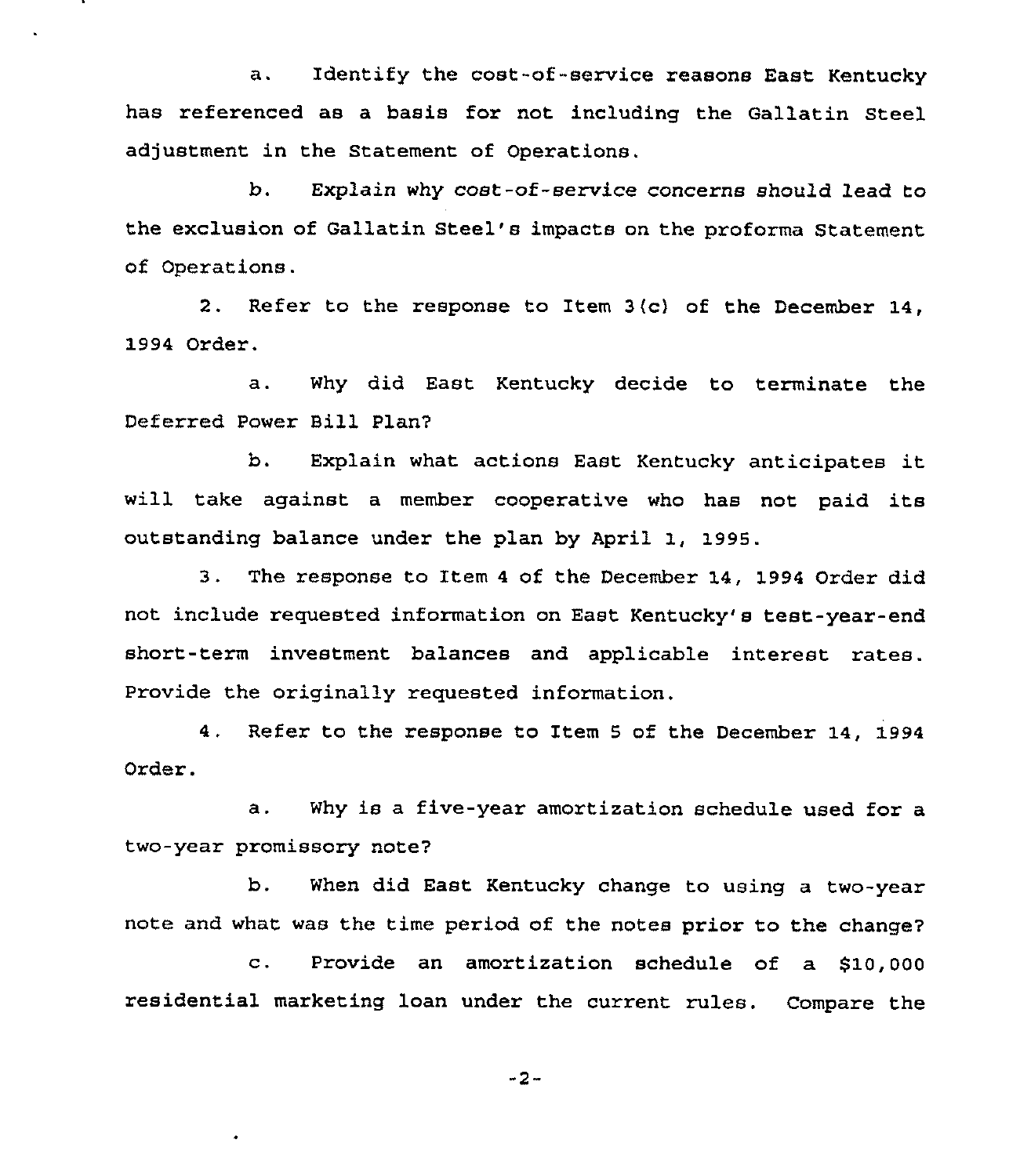results to a similar amortization schedule for the same loan using a two-year rather than five-year amortization basis.

5. Refer to the response to Item 10 of the December 14, 1994 Order. For each of the employees listed below, provide the employee job title, <sup>a</sup> description of the job duties, the employee's grade and step, and the number of years employed at East Kentucky.

- a. EE ID No. 3769.
- b. EE 1D No, 2519.
- c. EE ID No. 1679.
- d. EE ID No. 8132.
- $e<sub>1</sub>$ EE ID No. 9708.
- $f$ . EE ID No. 3373.
- q. EE ID No. 7792.
- h. EE ID No. 8538.
- i. EE ID No. 5978,

6. Concerning the Supplemental Executive Retirement Plan ("SERP")

a. Describe the eligibility requirements, terms, conditions, and benefits of the plan.

b. Provide the total test year expense for the plan. Indicate the account number(s) used to record the expense. Include supporting workpapers or schedules which show how the test year expense was calculated.

7. The response to the December 14, 1994 Order, Item 10, page 16 of 17, lists five employees included in the plan.

 $-3-$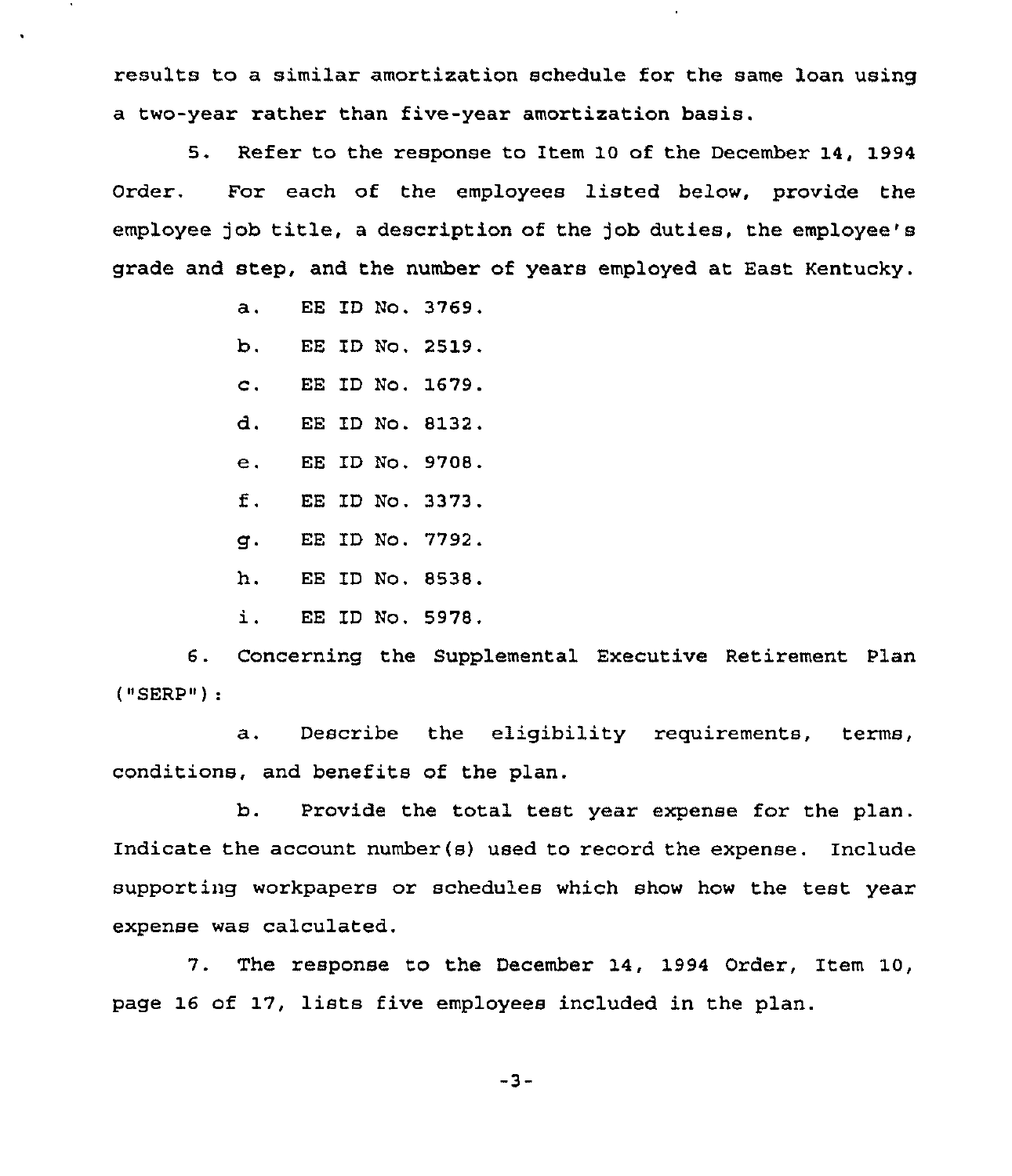a. Using the EE ID Numbers, list each employee's total benefit package with East Kentucky.

b. Explain why the SERP is needed. Include copies of any studies or analyses performed which examine the adequacy of the total benefit package offered by East Kentucky.

c. Explain why the SERP was included in the wage and salary normalization adjustment.

8. Prepare a schedule showing the total number of positions authorized and the total number vacant, as of calendar year end, for the period 1988 through 1994. Separate hourly positions from salaried positions.

9, The response to the December 14, 1994 Order, Item 11(a), states that, "[F]or rate-making purposes, these vacant positions should be included as a legitimate expense because these positions would not be authorized unless they were needed in the normal course of business of providing power to our member cooperatives."

a. Has East Kentucky performed any studies or analyses to determine its optimal workforce needs or size7 Provide copies of these studies or analyses.

b. If the response to (a), above, is no, explain how East Kentucky can support the statement that "these positions would not be authorized unless they were needed."

10. The response to the December 14, 1994 Order, Item 11(b), page <sup>2</sup> of <sup>2</sup> lists wage and salary rates that differ from those provided in response to Item 10, page 17 of 17. Explain the reason(s) for the differences.

 $-4-$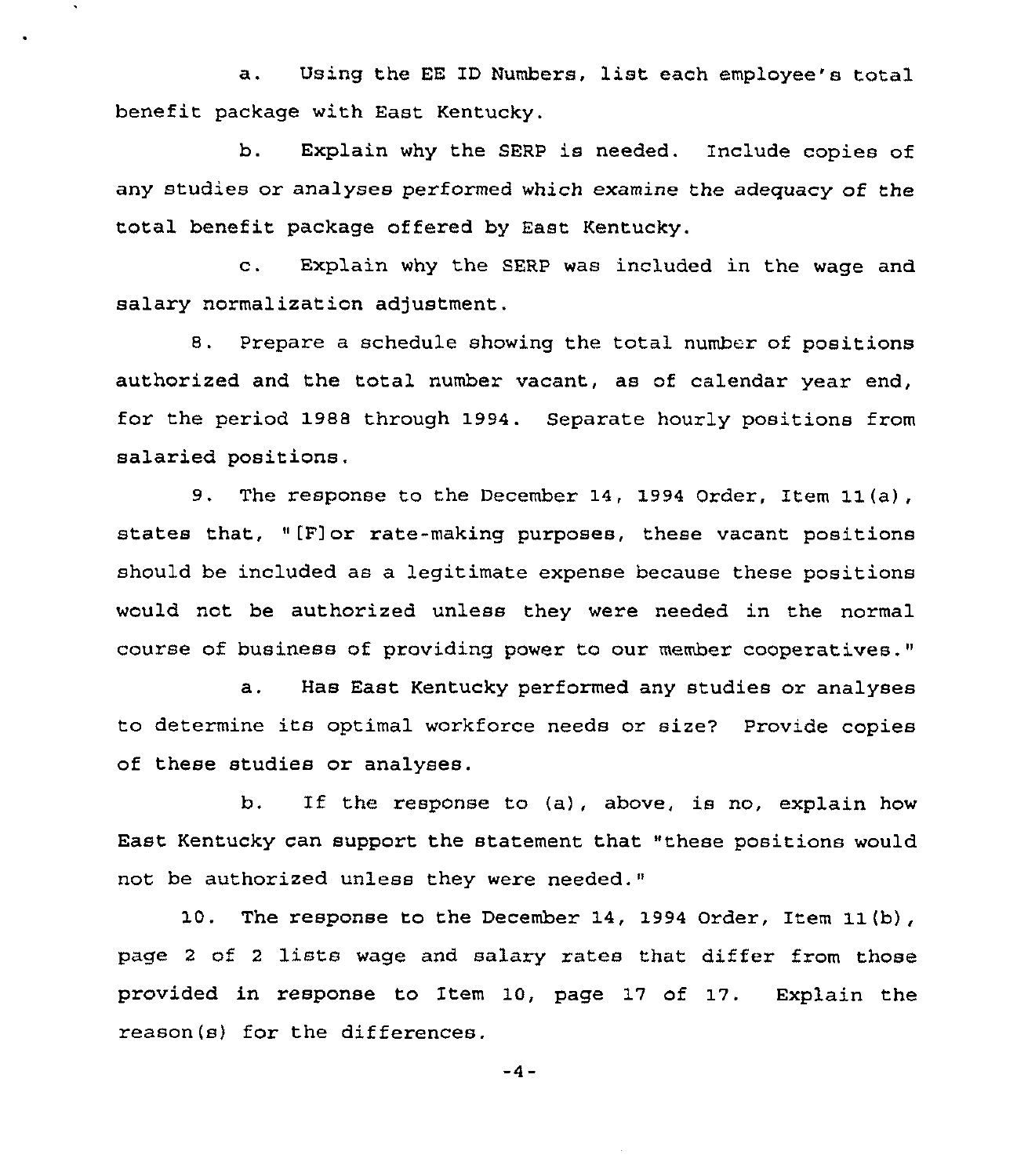11, In the response to Item 12 of the December 14, 1994 Order, East Kentucky indicated that its current wage and salary plan was implemented in 1981, and the last change was a revision to the wage and salary schedules.

a. Indicate the effective date of the major changes to the plan, which are listed in the response.

b. Has East Kentucky considered a full review of the 1981 plan to determine its appropriateness in the 1990's work environment7 If yes, indicate when such a review was performed and provide the results of the review. If no review was considered, explain why not.

12, Refer to the response to the December 14, 1994 Order, Item 15, page 6 of 27. Provide a narrative description which explains the information shown on this page.

13. Refer to the response to the December 14, 1994 Order, Item 15, page 22 of 27.

a. Explain the difference between "2X Salary Life" and "Employee Life" coverage.

b. Using the EE ID Numbers shown in the response to Item 10 of the December 14, 1994 Order, prepare a schedule of fulltime employees showing the individual coverage under the "2X Salary Life" insurance.

14. Under current federal law, the cost for employer-provided insurance coverage in excess of \$50,000 constitutes wages subject

 $-5-$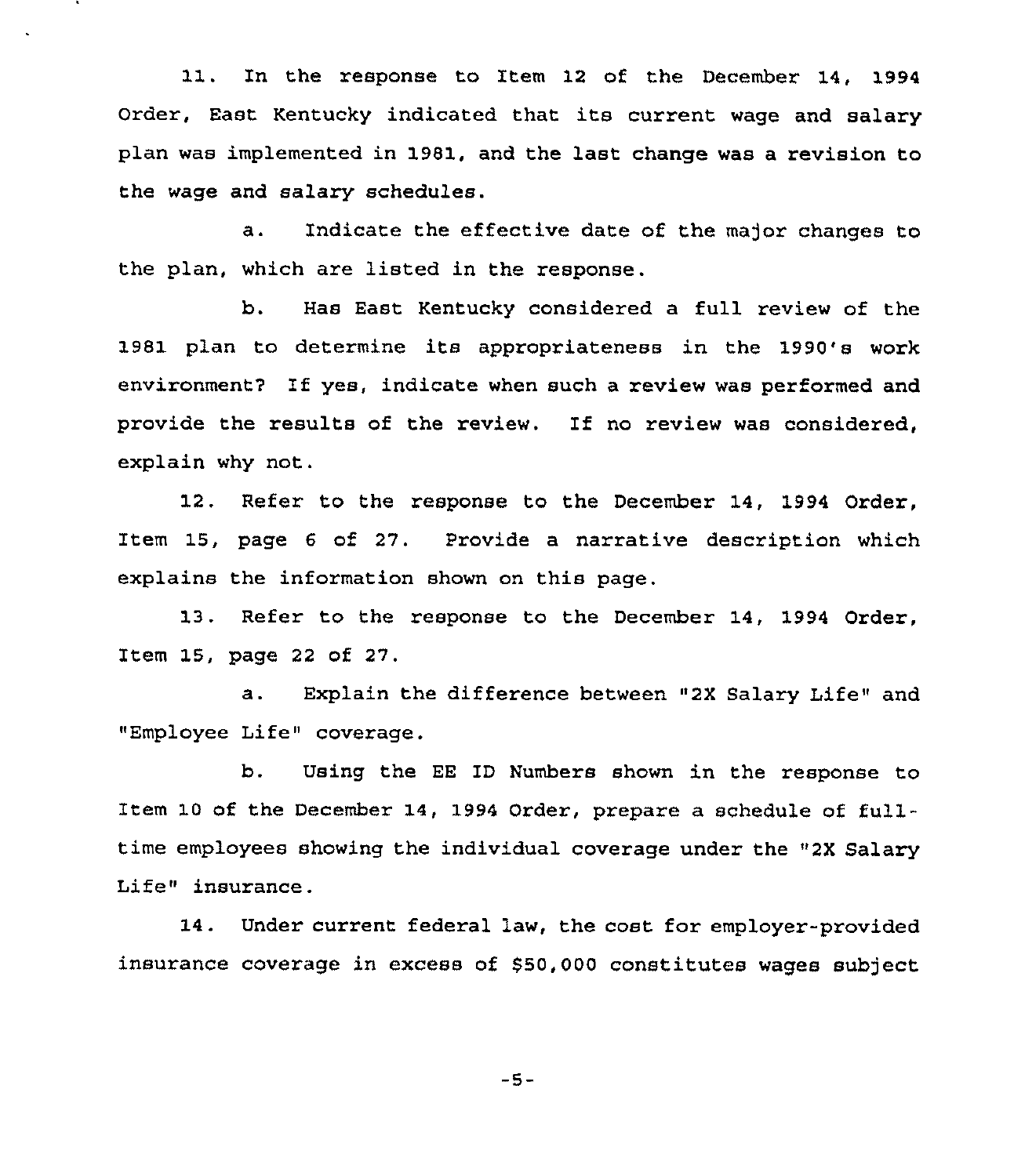to Federal Insurance Contributions Act ("FICA") taxes.<sup>1</sup> Once the \$ 50,000 coverage level is reached, additional employer-share FICA tax expense is incurred.

a. Did East Kentucky reflect the increased employershare PICA tax on the 2X Salary Life insurance in its normalization of that tax7 If so, identify the adjustment cross-reference. If not, explain why no adjustment was proposed.

b. Explain how the amount of life insurance provided for each eligible employee is determined.

c. Explain why annual premiums for life insurance coverage in excess of 550,000 should be included for rate-making purposes. Include copies of any studies or analyses which indicated that the current levels of coverage for employee life insurance were a necessary part of the total compensation package.

d. Explain why coverage of \$50,000 for each eligible employee would not be considered adequate as part of a total compensation package.

15. Provide a copy of the Rural Utilities Services ("RUS") accounting requirements referenced in the response to Item 17 of the December 14, 1994 Order,

16. Refer to the response to Item <sup>20</sup> of the December 14, 1994 Order.

 $-6-$ 

 $\mathbf 1$ 26 U.S.C. <sup>5</sup> 79 (1992)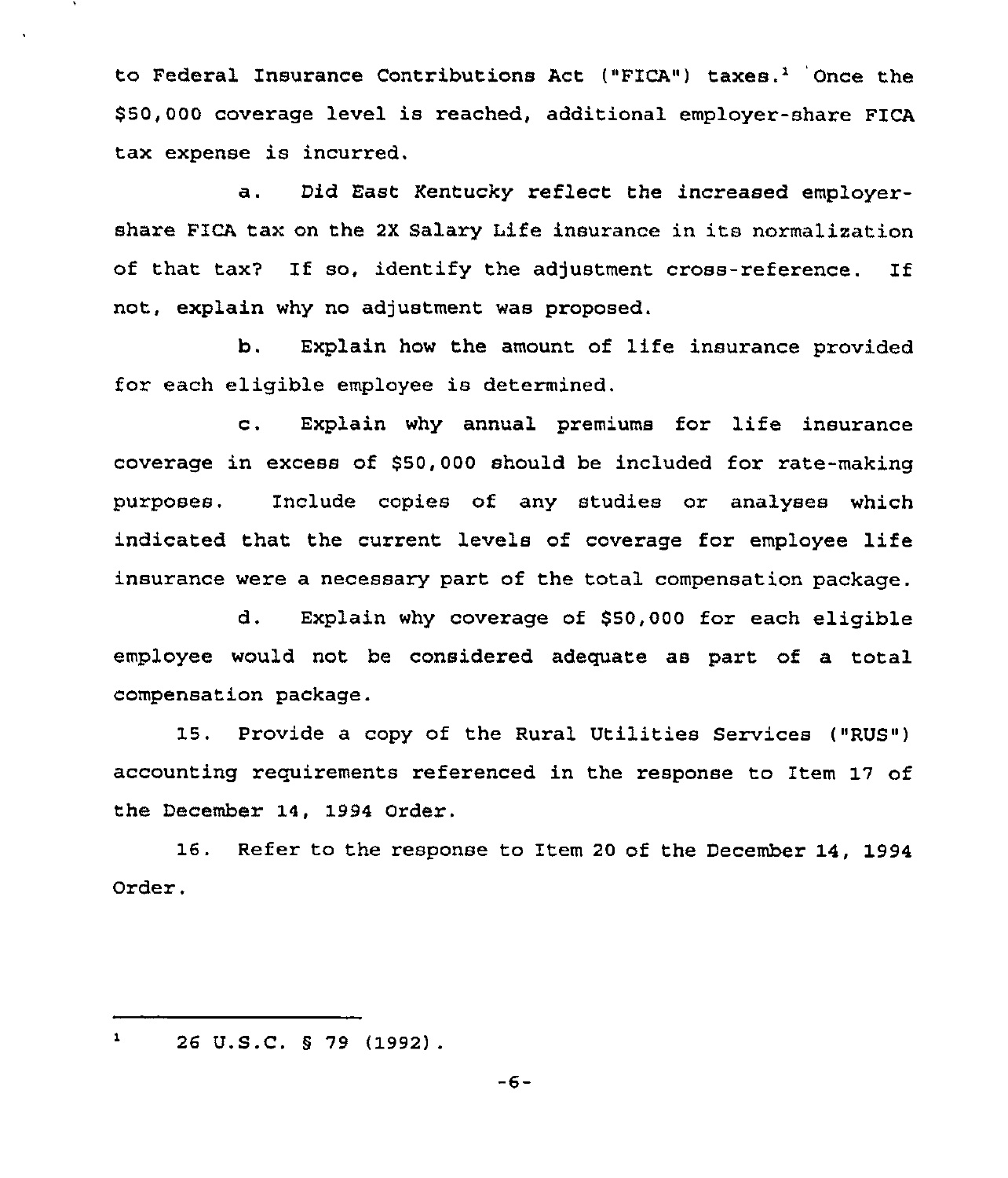a. The final Order in Case No.  $94-105<sub>i</sub><sup>2</sup>$  indicated that modifications to the Spurlock Station related to service for Inland Container Corporation ("Inland") and other modifications were estimated by East Kentucky to be \$19,716,000. In the response to Item 82 of the Attorney General's {"AG") December 14, 1994 data request, East Kentucky indicated the total cost to be \$20,230,972. Provide a reconciliation of these two amounts.

b. Provide the calculation of the Inland facilities charge:

(1) immediately prior to the Spurlock Station modifications;

- (2) as of test-year end; and
- (3) as of December 31, 1994.

Show all components included in the facilities charge. Include all workpapers, schedules, and documents which support the amounts included in the calculations.

c. In the response to Item <sup>82</sup> of the AG's December 7, 1994 data request, East Kentucky provided a schedule of the Spurlock Station improvements, showing the cost assignment between Inland and East Kentucky. For each cost listed in that response, provide the allocation factor used and explain how the cost assignment was determined.

 $\overline{2}$ Case No. 94-105, The Application of East Kentucky Power Cooperative, Inc. for the Approval of the Use of Bond-Based Financing in the Amount of Approximately \$20,500,000 for Modifications to Its Spurlock Power Station, in Mason County, Kentucky, Related to the Inland Container Project, final Order issued June 7, 1994.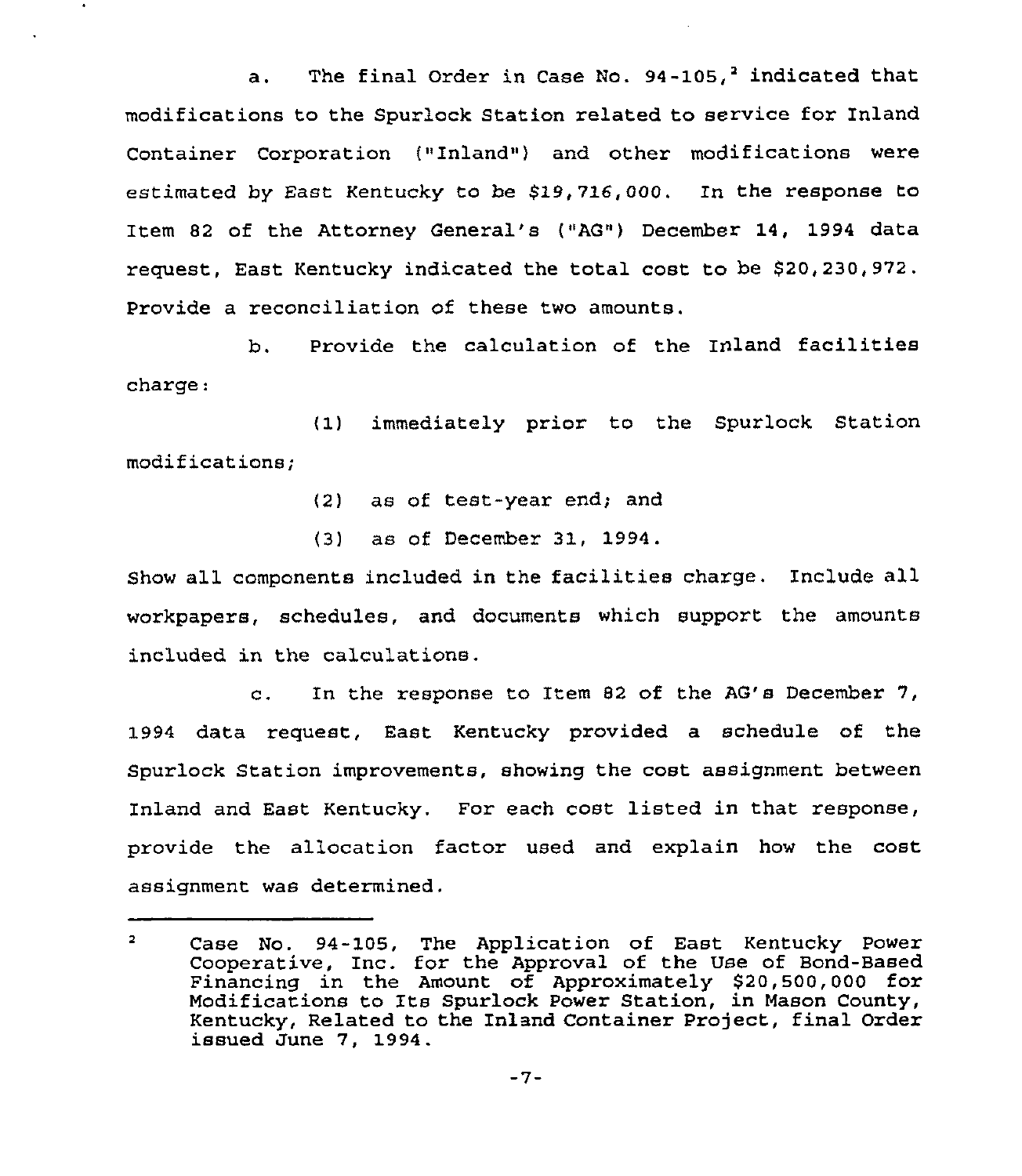d. Provide all accounting entries East Kentucky makes to record the facilities charge paid by Inland, as well as entries for any related transactions.

 $\bullet$ 

17. Refer to the response to Item 23 of the December 14, 1994 Order. If the Federal Energy Regulatory Commission approves a wheeling charge lower than the one which became effective on October 22, 1994, explain how East Kentucky would propose to pass the reduction in expense back to its members.

18. Refer to the response to Item 26(d) of the December 14, 1994 Order. Identify the account number(s) where the 854,086 in expenses were properly recorded. Explain why these expenses should be included for rate-making purposes.

19. Refer to the response to Item 27 of the December 14, 1994 Order. While this response does resolve most of the difference, a reconciliation is still needed. The test-year directors' fees and expenses of  $$217,853$ <sup>3</sup> minus the  $$1,391$  in December 1992 expenses paid in January 1993 leaves a total of \$216,462. Provide a reconciliation of this amount with the 5211,962 shown on Exhibit A, Schedule 20 of the Application, and explain all reconciling items.

20. Refer to the response to Item 30(a) of the December 14, 1994 Order.

a. Indicate where the monthly Committee and Board meetings are held.

 $\mathbf{a}$ Response to Item 43(c) of the October 26, 1994 Order, page 14 of 16.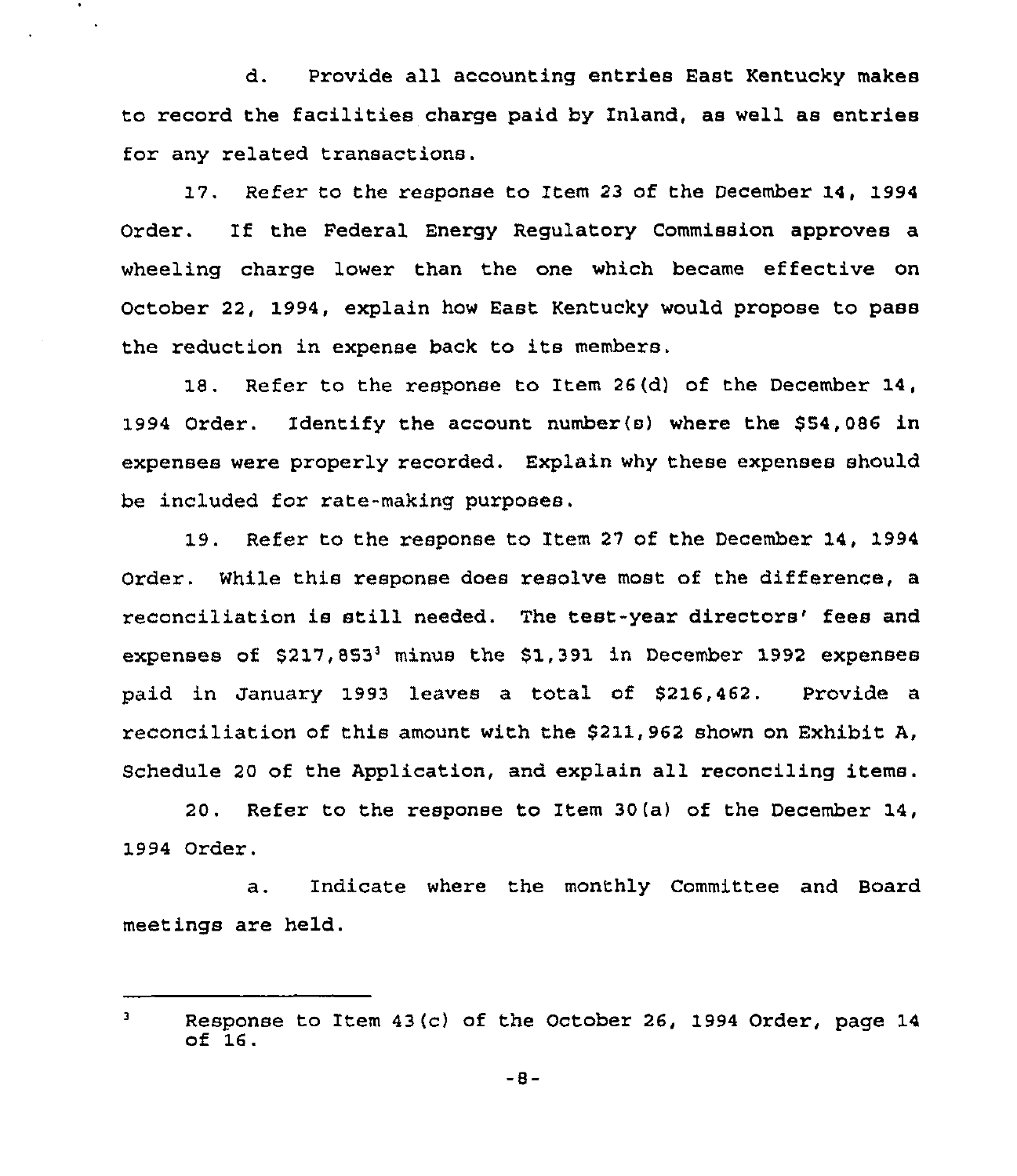b. Provide the dates for each of the regular Committee and Board meetings during the test year.

c. If the monthly Committee and Board meetings are held at East Kentucky's headquarters in Winchester, why were Board members staying at the French Quarter Suites in Lexington7 Were there no suitable lodgings available in Winchester?

d. For each individual on the Board during the test year, provide the number of miles travelled one-way to attend regular Committee and Board meetings.

21, Refer to the response to Item 31 of the December 14, 1994 Order. Provide copies from two non-consecutive quarterly reports received from the ticketing agency.

22. Refer to the response to Item 32 of the December 14, 1994 Order. Based on this response, the 24-hour accident coverage for all 18 directors would annually cost approximately \$302 while the business travel cost would be approximately \$24. Item 43(c), page 15 of 16, filed in response to the October 26, 1994 Order, shows directors' insurance expenses totalling \$156,918. Reconcile and explain the difference between these two amounts, and if there is additional insurance coverage, provide the information originally requested in Item 32(a) through 32(d) .

23. Refer to the response to Items 33(a), 33(b), and 34 of. the December 14, 1994 Order. In Item 33(a), East Kentucky states that the National Rural Electric Cooperative Association ("NRECA") has estimated that the cost of retirement per dollar of payroll will be 18.3 percent once the moratorium is lifted. In Item 33(b),

-9-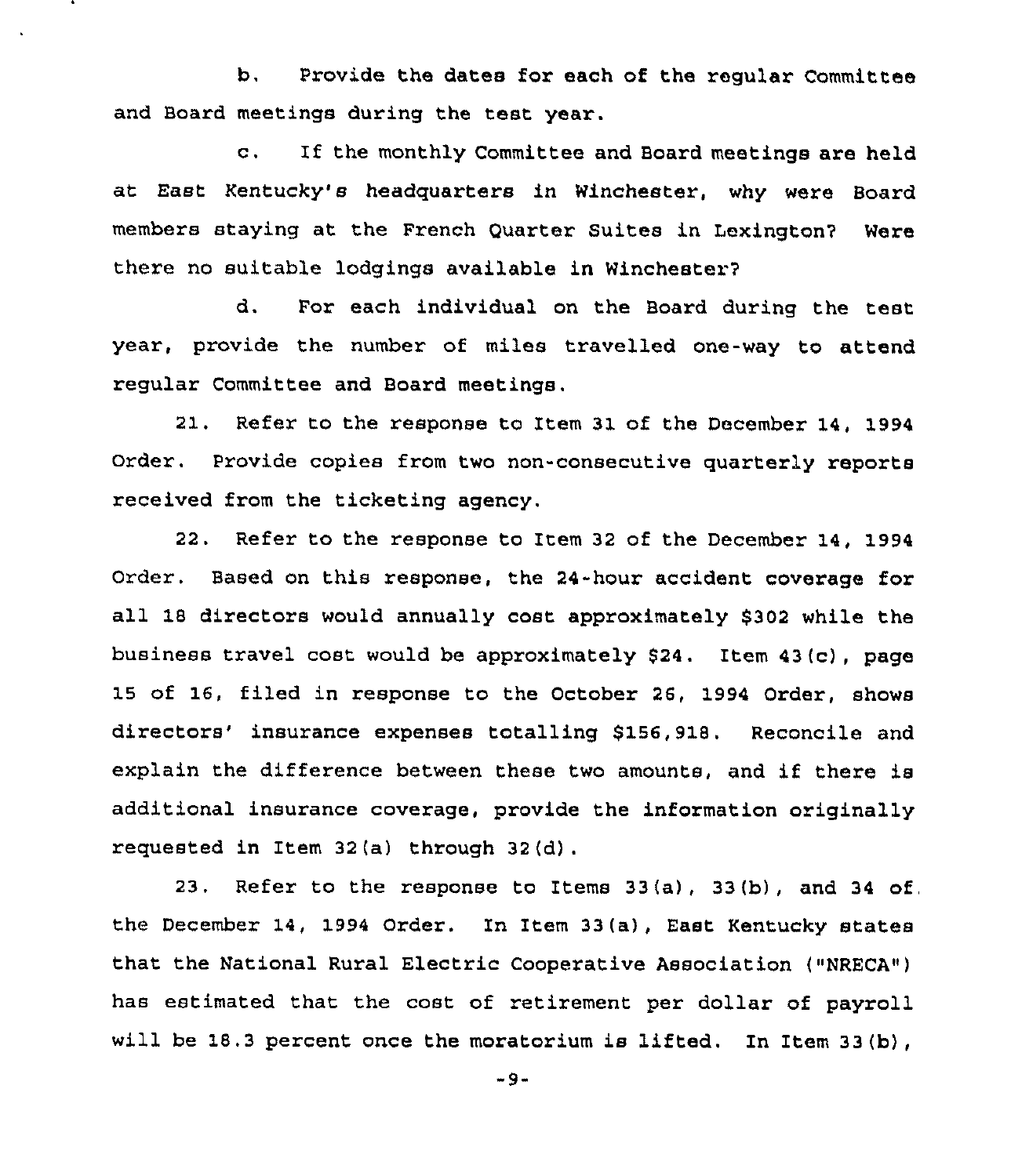East Kentucky provided a copy of a "Moratorium Update" dated September 1993, which anticipated that the moratorium would be lifted sometime in 1994. The response to Item <sup>34</sup> indicates the moratorium was lifted in 1994,

a. Has the moratorium been lifted? If yes, indicate the effective date, and provide the information originally requested in Item 33(b) .

b, Provide the accounting entries made by East Kentucky to record the resumption of NRECA retirement program costs. Include all workpapers, calculations, assumptions, and other supporting documentation used to determine the amounts recorded on East Kentucky's books.

c. If the moratorium has not been lifted, explain East Kentucky's response to Item 34.

24. Refer to the response to Item 36(b) of the December 14, 1994 Order. Identify the statute or regulation which states that if <sup>a</sup> fully forecasted test period is selected for <sup>a</sup> rate application, the utility cannot revert back to a historical test period in any future rate application.

25. Refer to the response to Item 38 of the December 14, 1994 Order.

a. Why does East Kentucky believe that <sup>a</sup> 1.15 Times Interest Earned Ratio ("TIER" ) is the minimum level needed?

b. Has East Kentucky performed any analysis or studies to determine its minimum TIER requirement? If yes, provide copies.

-10-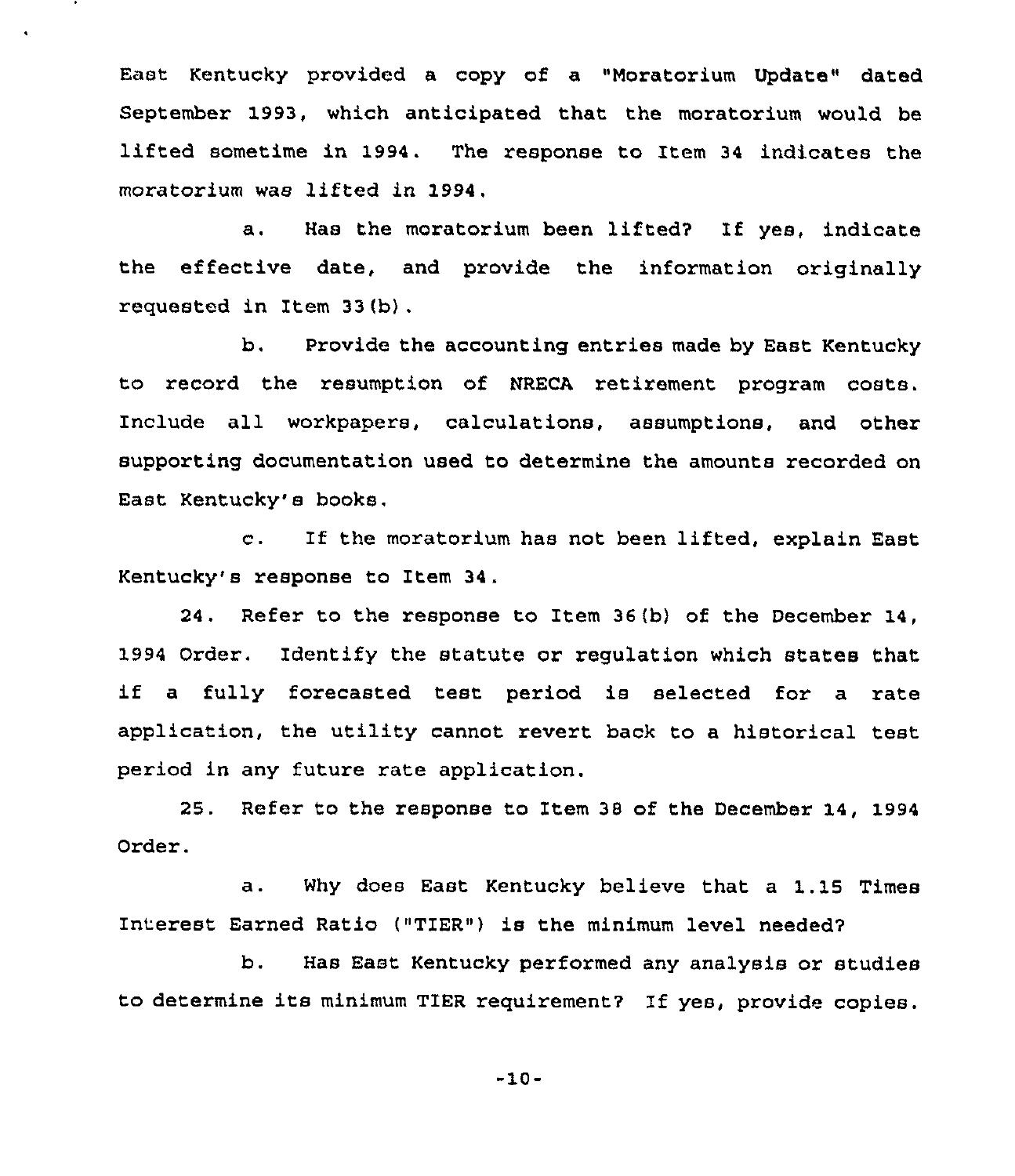26. Refer to the response to Item 42 (c) of the December 14, 1994 Order. Does not East Kentucky's desire to keep the February 1, 1995 bonds in the normalized interest expense calculation contradict with its proposal to include additional debt related to the Spurlock Station improvements, even though neither event has occurred? Explain the response.

27. Refer to the response to Item 50(d) of the December 14, 1994 Order. For each of the expenses listed below, describe the purpose of the expense and explain why the expense should be included for rate-making purposes.

- a, Employee turkeys,
- b. Employee recreation.
- c. Employee recruiting/relocation.
- d. Employee association lunches.
- e. Employee service awards.
- f. Employee physicals.
- g. Employee flu shots.
- h. SERP retirement.

28. The response to the December 14, 1994 Order, Item 51, page <sup>3</sup> of 3, indicates that East Kentucky experienced a gain of \$ 123,658.99 in June 1993 from the disposition of emission allowances. The response to Item 76 indicates that this gain related to the sale of emission allowances retained and sold by the Environmental Protection Agency ("EPA") in 1993. However, Application Exhibit Y, East Kentucky's 1993 FERC Form 1, page 38 of 95, shows no reference to these allowances although the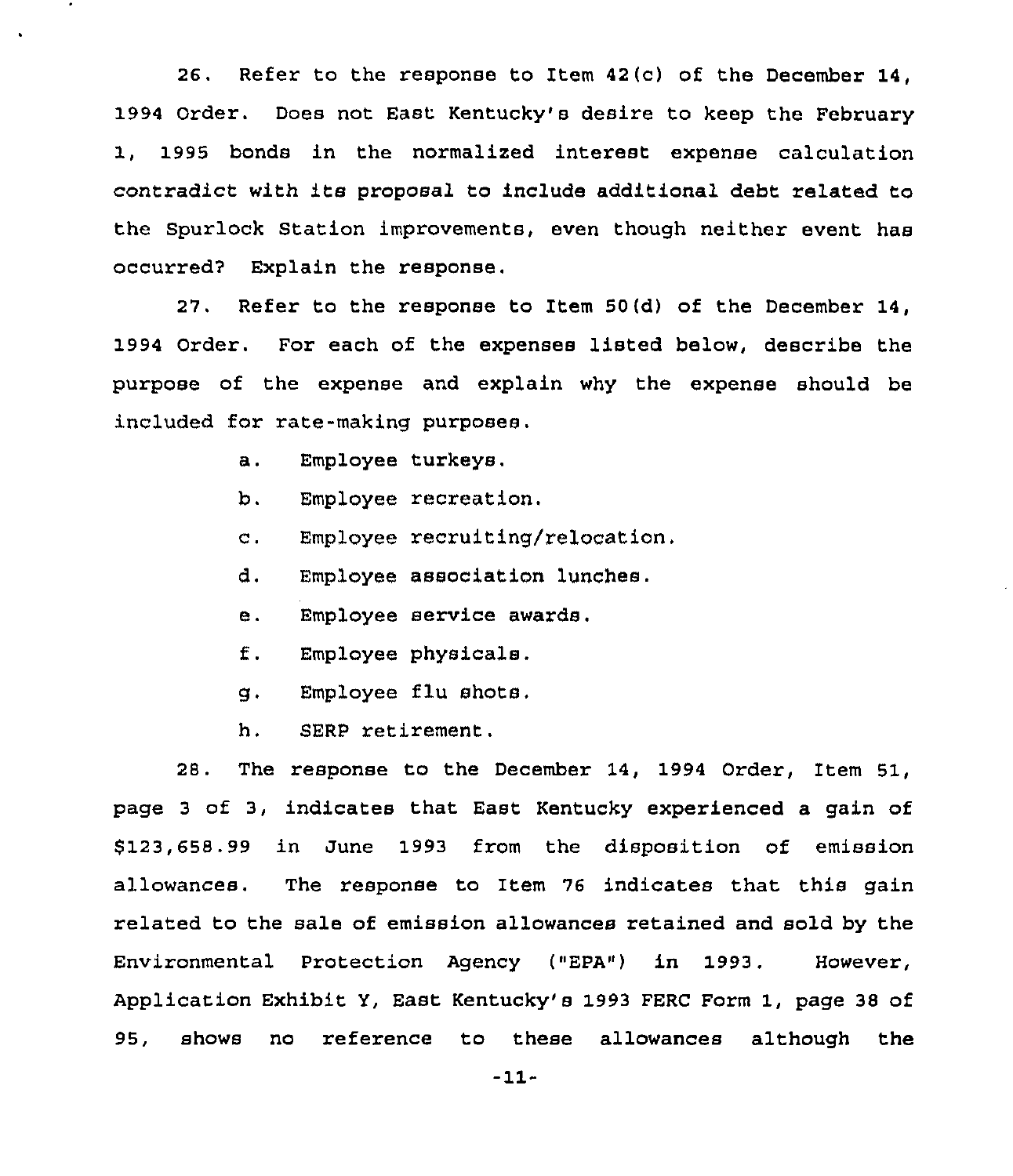instructions for this page require such allowances and the gains or losses on their sale be reported. Explain why East Kentucky's FERC Form 1 does not properly reflect these emission allowance activities.

 $\bullet$ 

29. Refer to the response to Item 53(a) of the December 14, 1994 Order.

a. When comparing East Kentucky's wages with other surrounding utilities, why was Dayton Power <sup>6</sup> Light included?

b. East Kentucky's workforce is not unionized. Which utilities of the six reviewed have a non-unionized workforce?

c. Why is it appropriate to compare East Kentucky's wage levels with utilities which have unionized workforces?

d. Why were five of the six utilities used in the analysis investor-owned utilities?

e. Would it not be more appropriate to compare wage levels with other generating and transmission cooperatives7 Explain why or why not?

30. Refer to the response to Item 55 of the December 14, 1994 Order. Provide the following additional information concerning these specific responses:

a. Item 55(b). Describe East Kentucky's agricultural activities in its marketing program.

b. Item 55(d). Identify Rural Cooperative and describe its functions.

-12-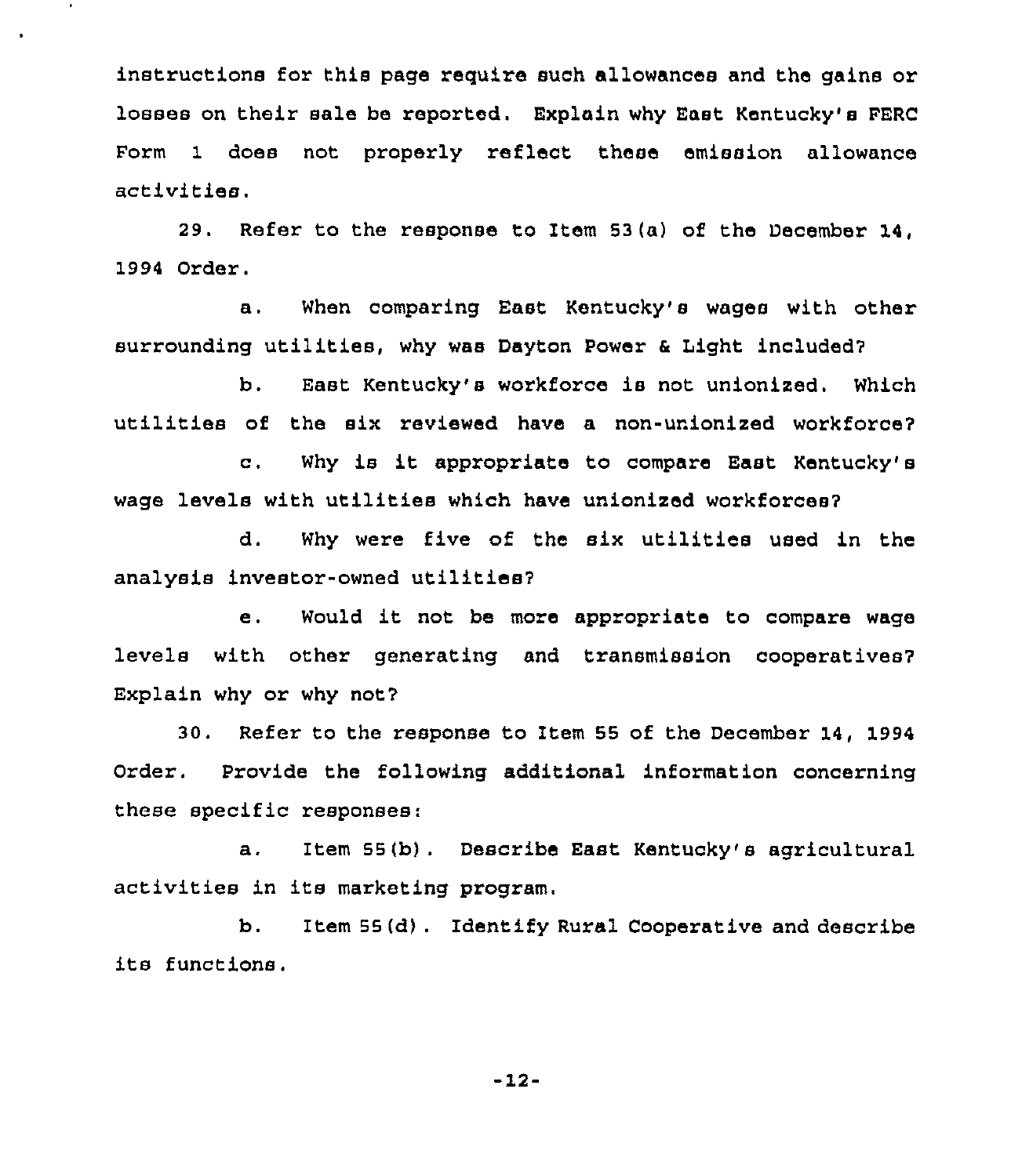31. Refer to the response to Item <sup>56</sup> of the December 14, 1994 Order. Provide the following additional information concerning these specific responsesi

a . Item 56 (c) . Describe the Power Quality research project.

b. Item 56(e). Describe how East Kentucky accounts for it member systems' reimbursement on electromagnetic field meters. Include the appropriate accounting entries,

32. Refer to the response to Item 72 of the December 14, 1994 Order.

a. Did East Kentucky prepare any workpapers or schedules as part of its analysis of the impact of Statement of Financial Accounting Standards No. 1127 If so, provide copies of the workpapers or schedules.

b. If no workpapers or schedules were prepared as part of this analysis, explain how East Kentucky determined the impact would be immaterial.

33. Refer to the response to Item <sup>74</sup> of the December 14, 1994 Order.

a. In evaluating the benefit to cost ratio of membership in the Electric Power Research Institute, were analyses similar to the one shown on page 15 of 42 required7

b. If yes, provide copies. If no, explain why such analyses were not required.

34, Item 53 of the October 26, 1994 Order requested East Kentucky to periodically update its rate case expenses. As part of

-13-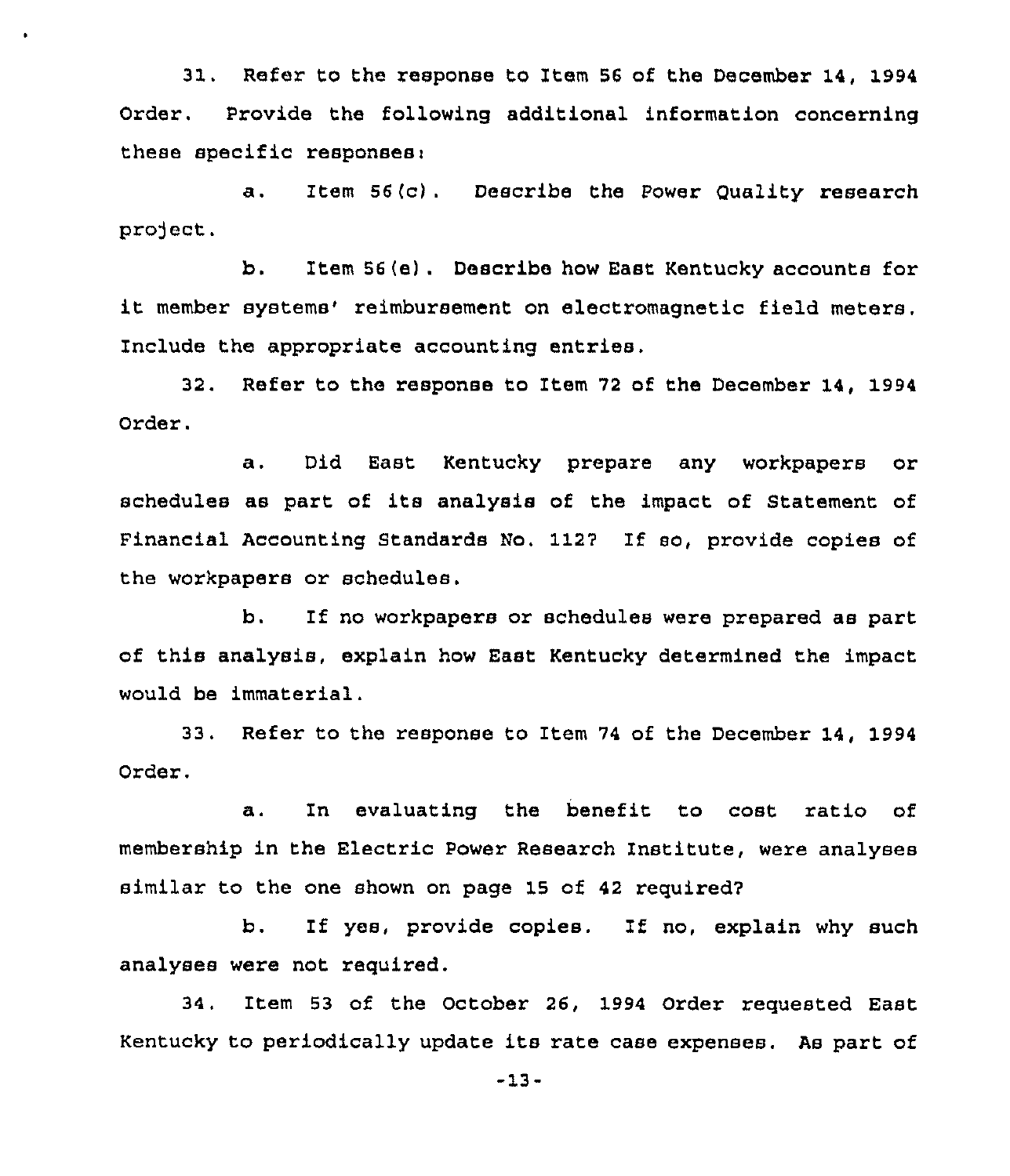those updates, East Kentucky was to provide copies of any invoices, contracts or other documentation supporting the charges incurred. The update filed on January 3, 1995 did not contain the requested documentation.

a. Provide the originally requested documentation for the January 3, 1995 update.

b. Did the January 3, 1995 update reflect the total-todate costs or the costs incurred since the initial response to Item 53 for the preparation of this rate cases The original request envisioned updates addressing only the additional costs incurred since the previous report. If necessary, revise the January 3, 1995 filing.

35. Refer to the response to Item 77 of the December 14, 1994 Order.

a. Does East Kentucky agree that the proceeds from the sale of emission allowances should be returned to its member cooperatives and eventually their ratepayers? Explain East Kentucky's position.

b. Explain how East Kentucky would propose to return the 1993 and 1994 EPA emission allowance sale proceeds.

36. Refer to the response to Item 78 of the December 14, 1994 Order.

a. Prepare <sup>a</sup> schedule showing the additional operating and maintenance expenses East Kentucky incurred related to the new operations center building and the addition to its headquarters office building. Provide the information for the test year and for

-14-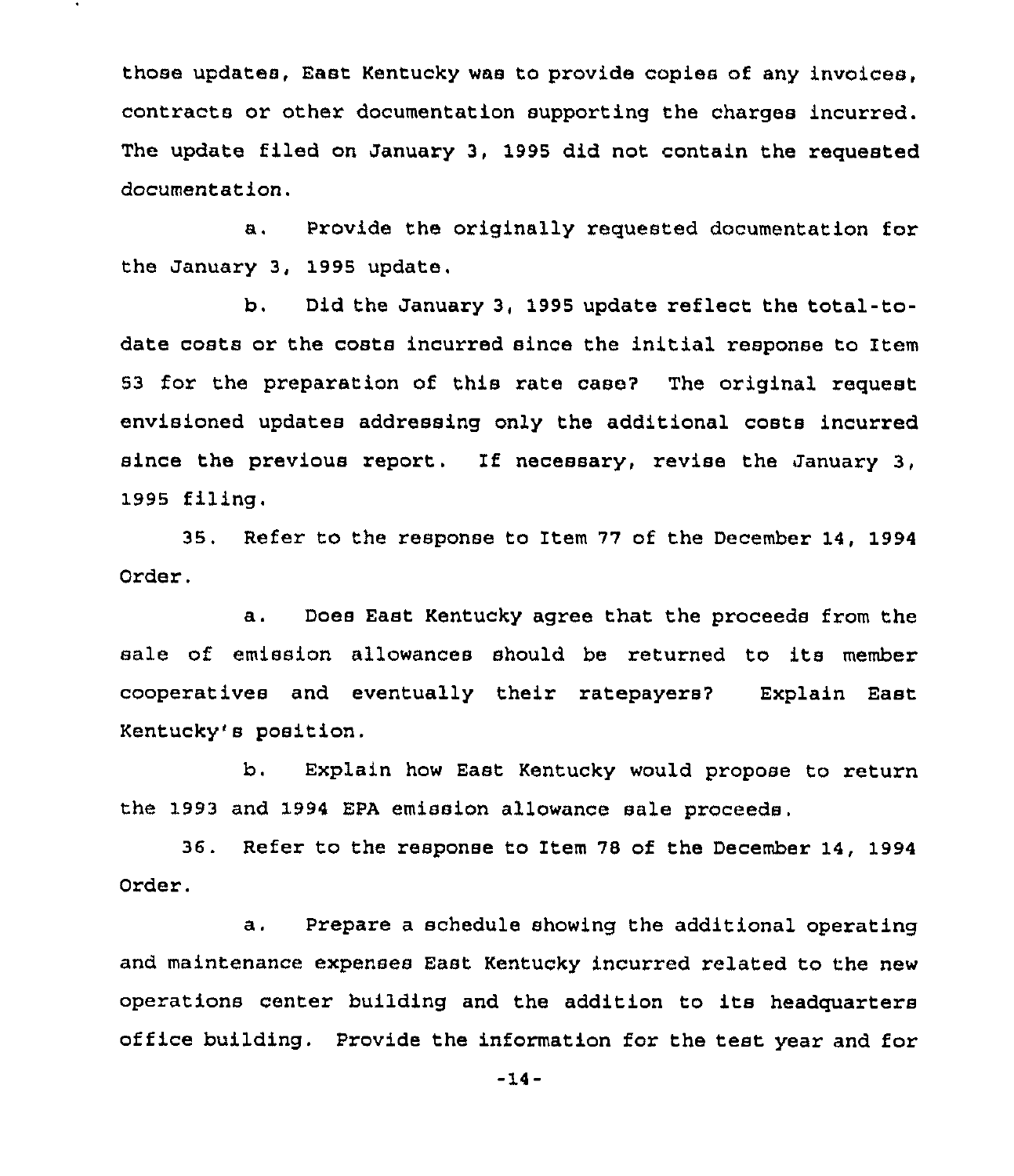the period from the building completion date through December 31, 1994.

 $\bullet$ 

b. Were the increases in Account No. 391 related to the utilization of these two buildings? Using the listing shown in the response to Item 47, pages <sup>2</sup> through <sup>4</sup> of 4, indicate which items are associated with either of the two buildings.

37. Refer to the response to Item 83 of the December 14, 1994 Order. Two major reasons are given for why a revenue adjustment based on year-end customers has not been proposed and both are related to the issue of adjusting billing units to coincide with the adjustment to revenues.

a, Is it East Kentucky's belief that an adjustment to billing units must be made in conjunction with a revenue adjustment based on year-end customers?

b. Has East Kentucky reviewed any year-end customer adjustments to revenues that have been proposed or approved in other utilities'ases before this Commission?

38. The response to the December'4, 1994 Order, Item 85, Footnote No. 1 indicates that wheeling costs for the 45 MW supplied by East Kentucky to Gallatin Steel through KU's transmission facilities will be recovered through the demand charges paid by Gallatin Steel. There are three levels of demand charges for East Kentucky's service to Gallatin Steel, i.e. firm, interruptible 1, and interruptible 2. Show how, and at what level(s), these wheeling costs are being recovered.

-15-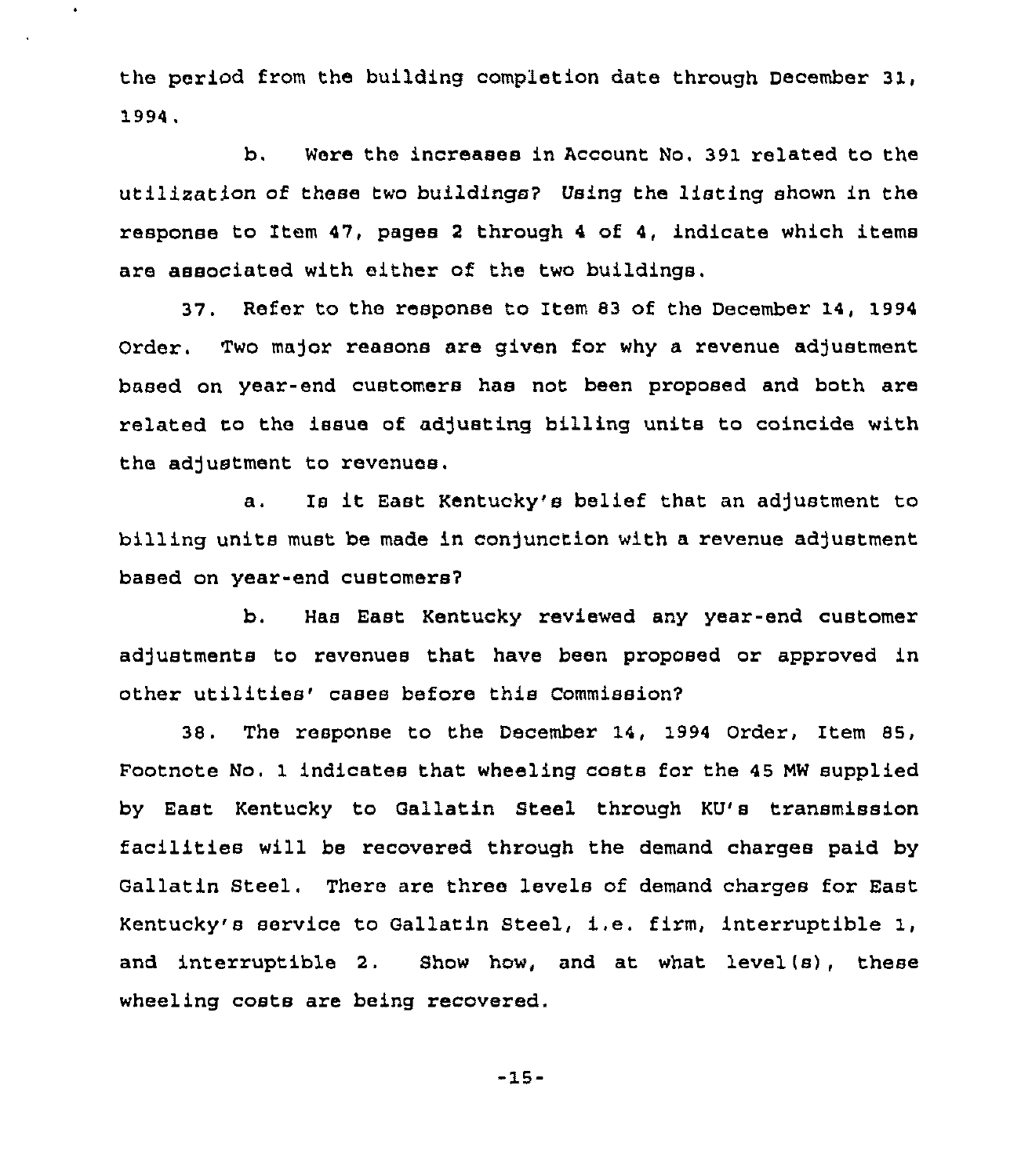39. The response to Item 95(b) of the December 14, 1994 Order states that East Kentucky considers the costs associated with distribution substations to be more consumer-related than demandrelated. Does this imply that the need for and size of new distribution substations are determined not by the load in a particular area, but rather by the number of customers to be served?

<sup>40</sup> . Refer to the responses to Items <sup>5</sup> and 5(a) of the AG' December 14, 1994 data request,

a. Item 5, page <sup>1</sup> of 1, shows the test year amounts of fuel billed through the base rate and through the fuel adjustment charge {credit). Does the net amount from these two columns, which equals \$81,420,784, represent the level of fuel cost recovered through rates during the test year?

b. Items 5(a) and 5(b), page 1 of 73, show the test year fuel cost recorded by East Kentucky as used to calculate the monthly FAG factors. The sum of the monthly totals equals \$ 81,672,974. Does this amount represent the level of fuel cost incurred by East Kentucky to serve member cooperatives' energy needs during the test year?

c. Item 5, page <sup>1</sup> of 1, shows test year KWH sales of 6,843,455, 103 and the year-end base fuel rate of \$0. 01271. Multiplying these two numbers results in a product of \$86,980,314. Does this amount represent the fuel component of East Kentucky's normalized test year revenues?

-16-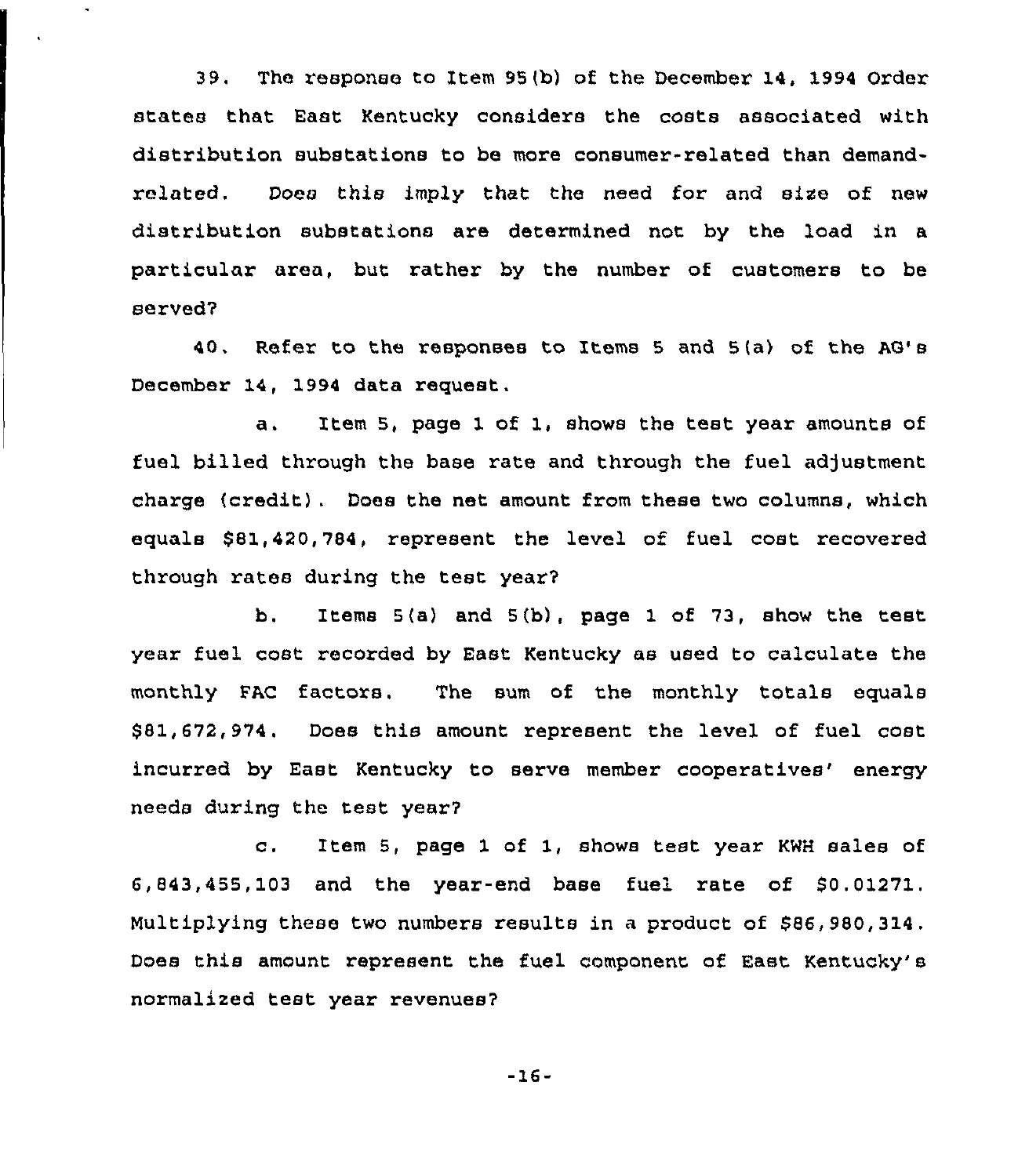41. Refer to the response to Item 10 of the AG's December 14, 1994 data request. Why does the test-year actual expense for Group Life Insurance exceed the total benefit costs recorded in Account No. 926'7 Why was this the only employee benefit cost where the test-year actual expense exceeded the cost recorded in Account No. 9267

ä,

42. Refer to the response to Item 14 of the AG's December 14, 1994 data request. Provide the case number for the proceeding where approval for Loan R-12 was sought,

43. Refer to the response to Item 48 of the AG's December 14, 1994 data request. Explain why the annual report expense increased approximately 52 percent between 1992 and 1993.

44. Refer to the response to Item 55 of the AG's December 14, 1994 data request. Why did RUS request the listed accounts to be transferred? Include any specific reason(s) for individual account changes.

<sup>45</sup> . Refer to the response to Item 61(p) of the AG' December 14, 1994 data request. For each of the referenced transactions, explain the purpose of the transaction. Include a description of the purpose of this organization. Explain why these expenses should be included for rate-making purposes.

a. Subpart 1, page <sup>4</sup> of 52, voluntary contribution paid to NRECA to fund environmental and legislative issues. Include copies of the referenced attached letter,

b. Subpart 1, page <sup>32</sup> of 52, membership in Electric Information Council.

-17-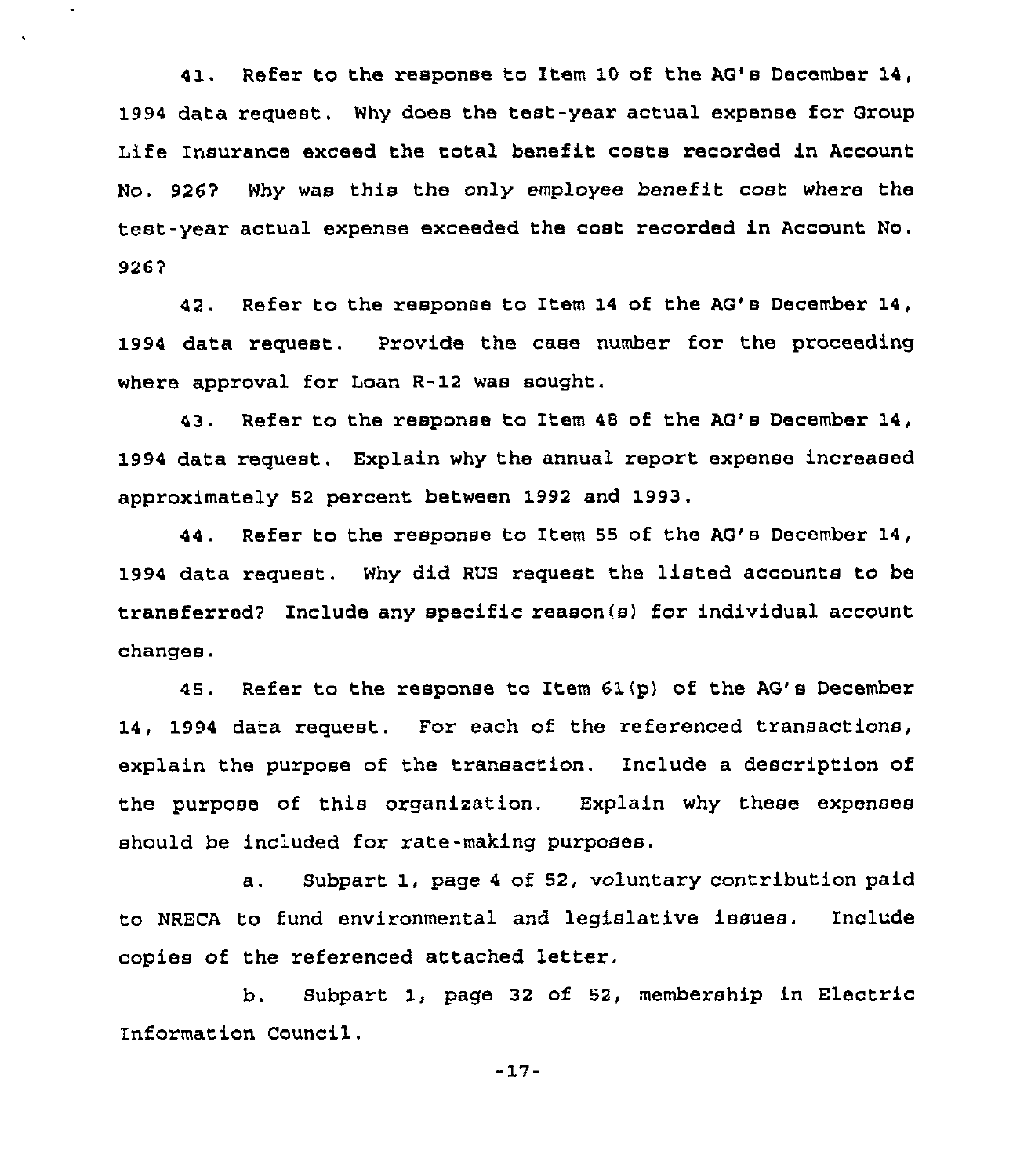c. Subpart 1, page <sup>38</sup> of 52, annual dues to the East Kentucky Corporation.

d, Subpart 1, page 42 of 52, support of Southeastern Federal Power Customers, Inc.

e. Subpart 2, page 1 of 6, payment to the Coop Integrity Fund.

f. SubPart 3, Page <sup>1</sup> of 3, Payment for the NRECA <sup>1993</sup> Pro-Electricity Marketing and Advertising Campaign.

g. Subpart 4, page <sup>6</sup> of 19, payment to Rees Printing Company for 2,500 calendars.

46. Refer to the response to Item  $61(r)$  of the AG's December 14, 1994 data request. This part of the response contains a detailed schedule of Account No. 921 transactions. For each of listed vendors, provide a description of the goods or services purchased during the test year, Indicate whether these expenses reflect recurring transactions. Also indicate whether the testyear level of expense reflects a reasonable, on-going level of expense for East Kentucky.

a. Smith Issue Fees.

b. Spurlock Issue Fees.

c. Insurance Expense - Officers.

d. Interior Design.

e. DCT Design Group,

f. KPC Architecture.

g. Anacomp.

h. International Business.

-18-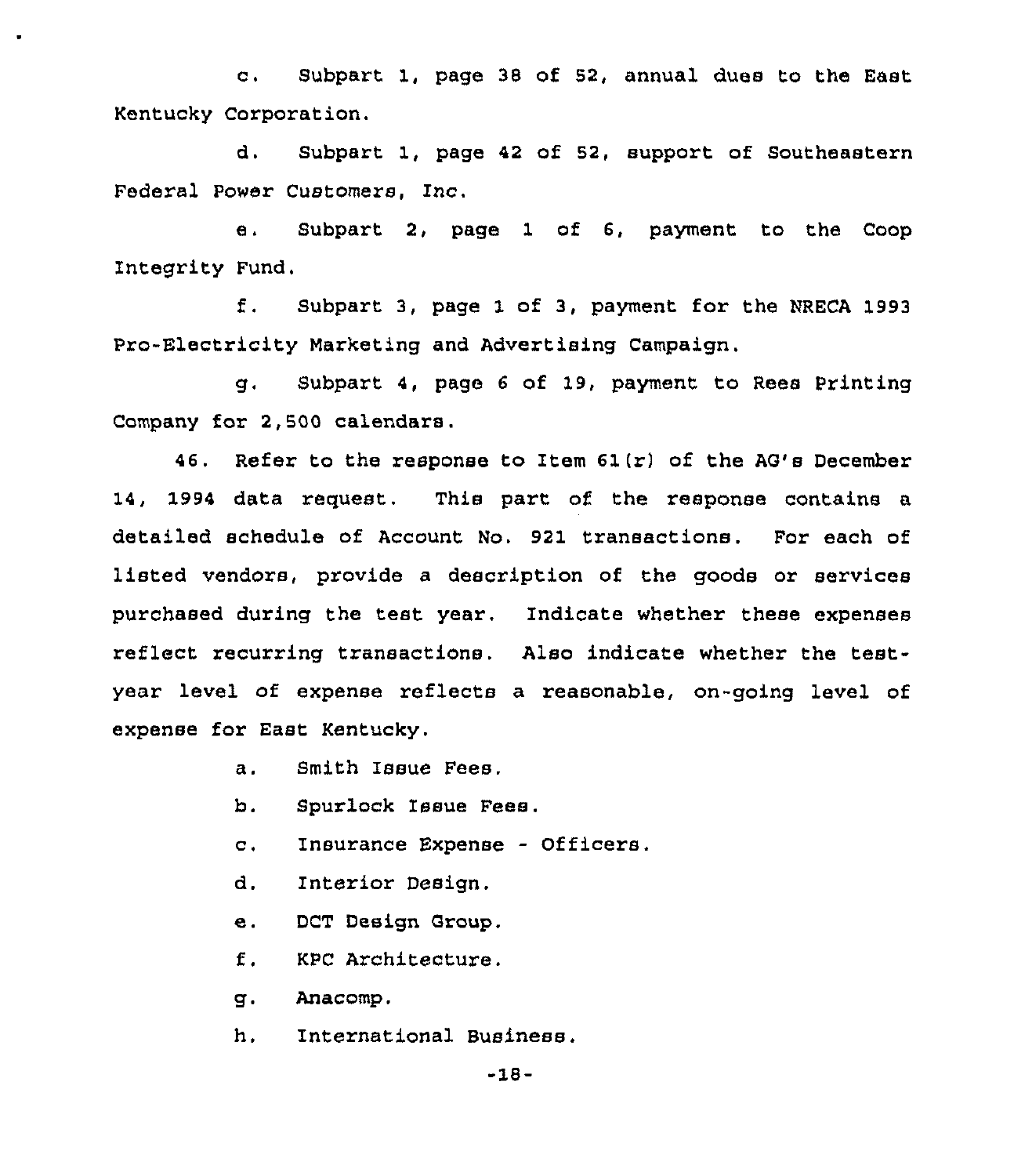- i. SAS Institute.
- $\mathbf{1}$ . ServiceMaster.
- k. French Quarter,
- 1. Delta Air Lines.
- m. Dun & Bradstreet.
- n. Meadowview Regional.
- o. Somerset Clinic,
- p, Clark Regional.
- q. Willamette Industries.
- r. National Society.
- s. Covey Leadership,
- t. Automatic Data.
- u. Chapman Printing.
- v. WESCO.
- w. Zellerbach.
- x. J. A, Kindel Co.

47. Regarding other postretirement employee benefits ("OPEBs"), provide the following:

a. The 1993 pay-as-you-go amount (cash outlay).

b. The estimated level at which East Kentucky anticipates funding OPEBs.

c. The anticipated date for the funding of OPEBs to begin.

48. Refer to Exhibit S of the Application, page 18 of 22.

a. It is stated that in calculating OPEBs, the escalation rate "was assumed to decrease gradually to 5 percent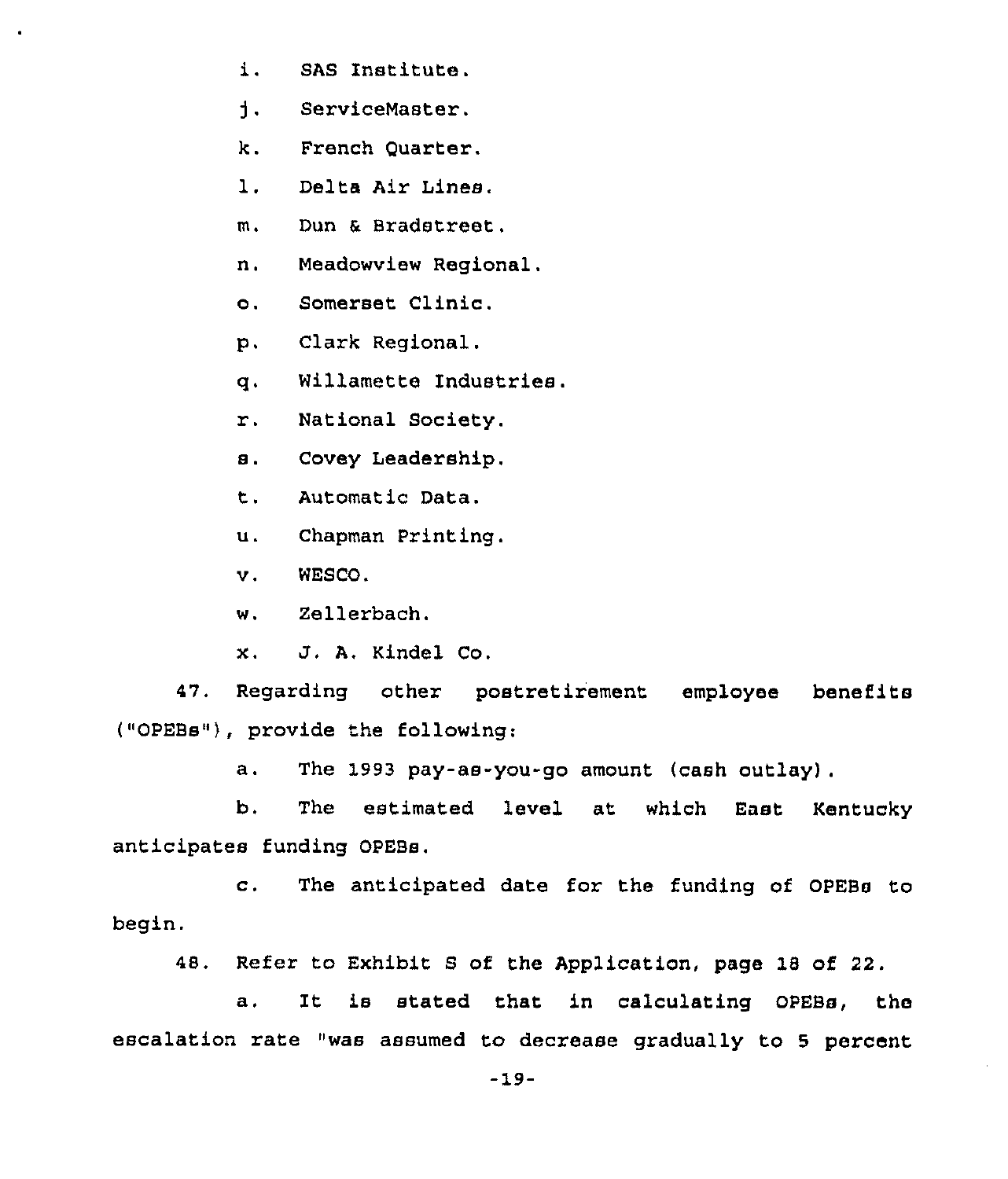after 30 years and remain at that level thereafter." Recalculate the 1993 annual OPEB expense and December 31, 1993 OPEB liability using an escalation rate of <sup>8</sup> percent in <sup>1993</sup> with it decreasing to <sup>5</sup> percent over 30 years and remaining at that level thereafter.

 $\bullet$ 

b. It is stated that a 1 percent increase in the health care trend rate would increase the 1993 OPEB liability by \$ 6,777,234 and the 1993 annual expense by \$909,164. Given this statement, explain the response to Item 66 of the December 14, 1994 Order in which a <sup>7</sup> percent decrease in the health care trend rate would result in a decrease of \$3,221,529 (\$29,244,257 \$26,022,728) in the OPEB liability and a decrease of \$714,288 (\$3,670,168 - \$2,955,880) in the annual OPEB expense.

49. Provide the percentage of East Kentucky's salaries and wages that were capitalized into utility plant in service in 1993.

50. In response to Item 10{c) of the AG's December 14, 1994 data request, it is stated that all OPEB costs were expensed. Provide an explanation for not capitalizing a portion of OPEB expense with the related capitalized salaries and wages.

51. Refer to the response Item 63{b) of the December 14, 1994 Order, as it regards the <sup>6</sup> percent administrative costs for OPEBs.

a. Provide a complete explanation for the <sup>6</sup> percent administrative costs.

b. Provide all calculations and workpapers used in the determination of the 6 percent,

c. Provide the name of the recipient of the <sup>6</sup> percent administrative costs.

-20-